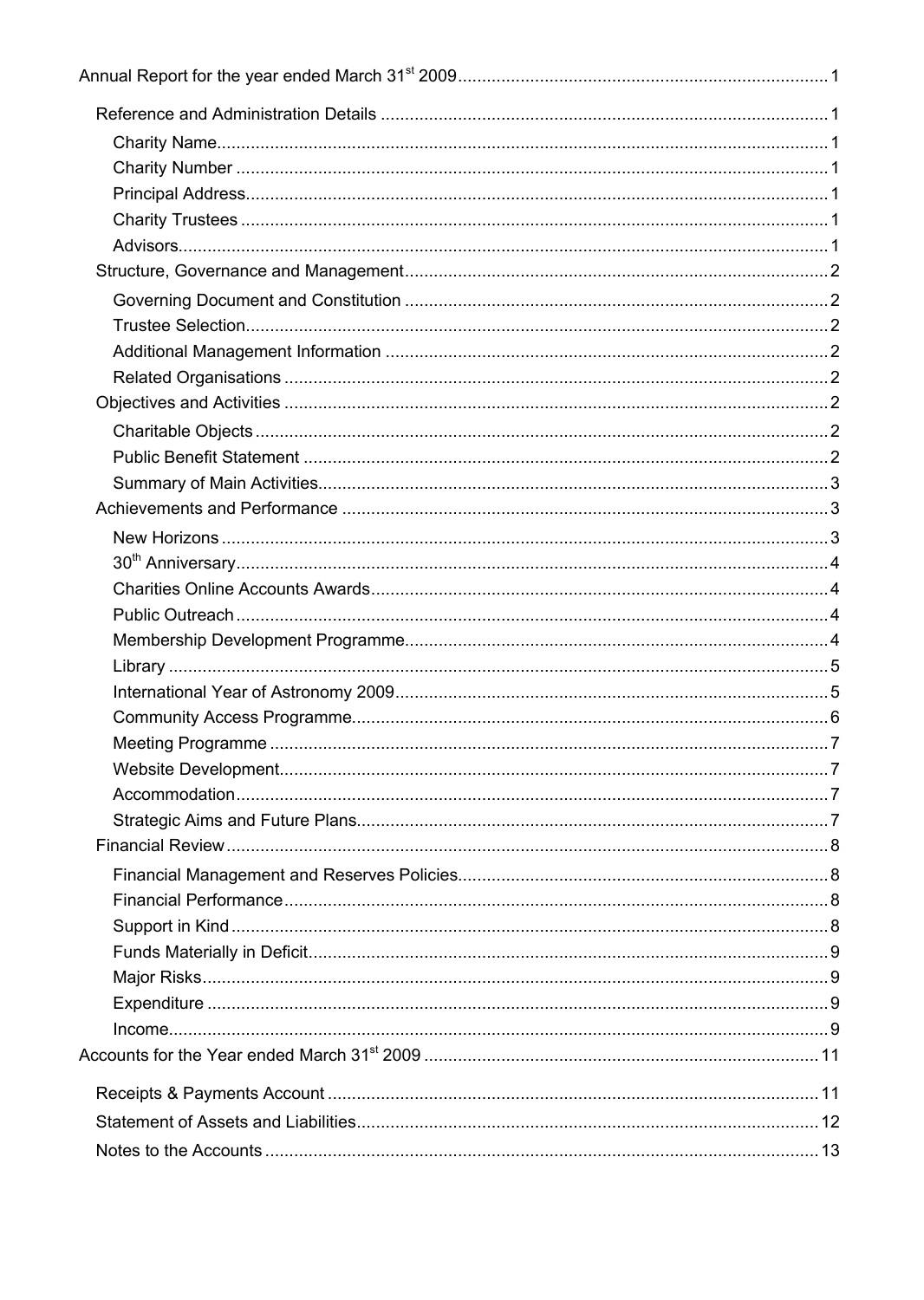## **Annual Report for the year ended March 31st 2009**

The Trustees of Mexborough & Swinton Astronomical Society are pleased to submit their report and accounts for the period1<sup>st</sup> April 2008 to 31<sup>st</sup> March 2009.

#### *Reference and Administration Details*

#### **Charity Name**

The Mexborough & Swinton Astronomical Society which is also known as MSAS.

#### **Charity Number**

Registered Charity in England & Wales, Nº.1064103

#### **Principal Address**

147 Queen Street Swinton Mexborough South Yorkshire S64 8NG

#### **Charity Trustees**

| Dr Allan Chapman           |                                  | <b>Honorary President</b>  |                                                                       |
|----------------------------|----------------------------------|----------------------------|-----------------------------------------------------------------------|
| Mr Leslie Holmes Marsden   |                                  | Chair                      |                                                                       |
| Mr Shaun O'Dell            |                                  | Secretary                  |                                                                       |
| Mr Gary James Gawthrope    |                                  | <b>Treasurer</b>           |                                                                       |
| Mr Michael John Waterfield |                                  | <b>Deputy Chair</b>        |                                                                       |
| Mrs Joyce Mary Botterill   |                                  | Librarian                  |                                                                       |
| Mr Paul D'Silva            |                                  | <b>Fundraising Officer</b> |                                                                       |
|                            | Mr Glenn Michael John Marsden    | <b>IT Officer</b>          |                                                                       |
| Mr Anthony John Morris     |                                  |                            | <b>Curator of Instruments &amp; Observatory</b>                       |
| Mr Philip John Muffett     |                                  | Programme Co-ordinator     |                                                                       |
| Mr Michael Kerry Collinson |                                  |                            |                                                                       |
| Mr Michael Colin Crowley   |                                  |                            |                                                                       |
| Mr Andrew Devey            |                                  |                            |                                                                       |
| <b>Advisors</b>            |                                  |                            |                                                                       |
| <b>Bank</b>                | National Westminster Bank Plc.   |                            | <b>Bank Street</b><br>Mexborough<br>South Yorkshire<br><b>S64 9QE</b> |
| <b>Insurance Broker</b>    | <b>Access Insurance Services</b> |                            | 50 Chapel View                                                        |
|                            |                                  |                            | South Croydon                                                         |
|                            |                                  |                            | Surrey                                                                |
|                            |                                  |                            | CR <sub>2</sub> 7LF                                                   |
| Insurance Underwriter      | Ansvar Insurance Company Ltd.    |                            | Ansvar House                                                          |
|                            |                                  |                            | St. Leonards Road                                                     |
|                            |                                  |                            | Eastbourne                                                            |
|                            |                                  |                            | <b>East Sussex</b>                                                    |
|                            |                                  |                            | <b>BN21 3UR</b>                                                       |
|                            |                                  |                            |                                                                       |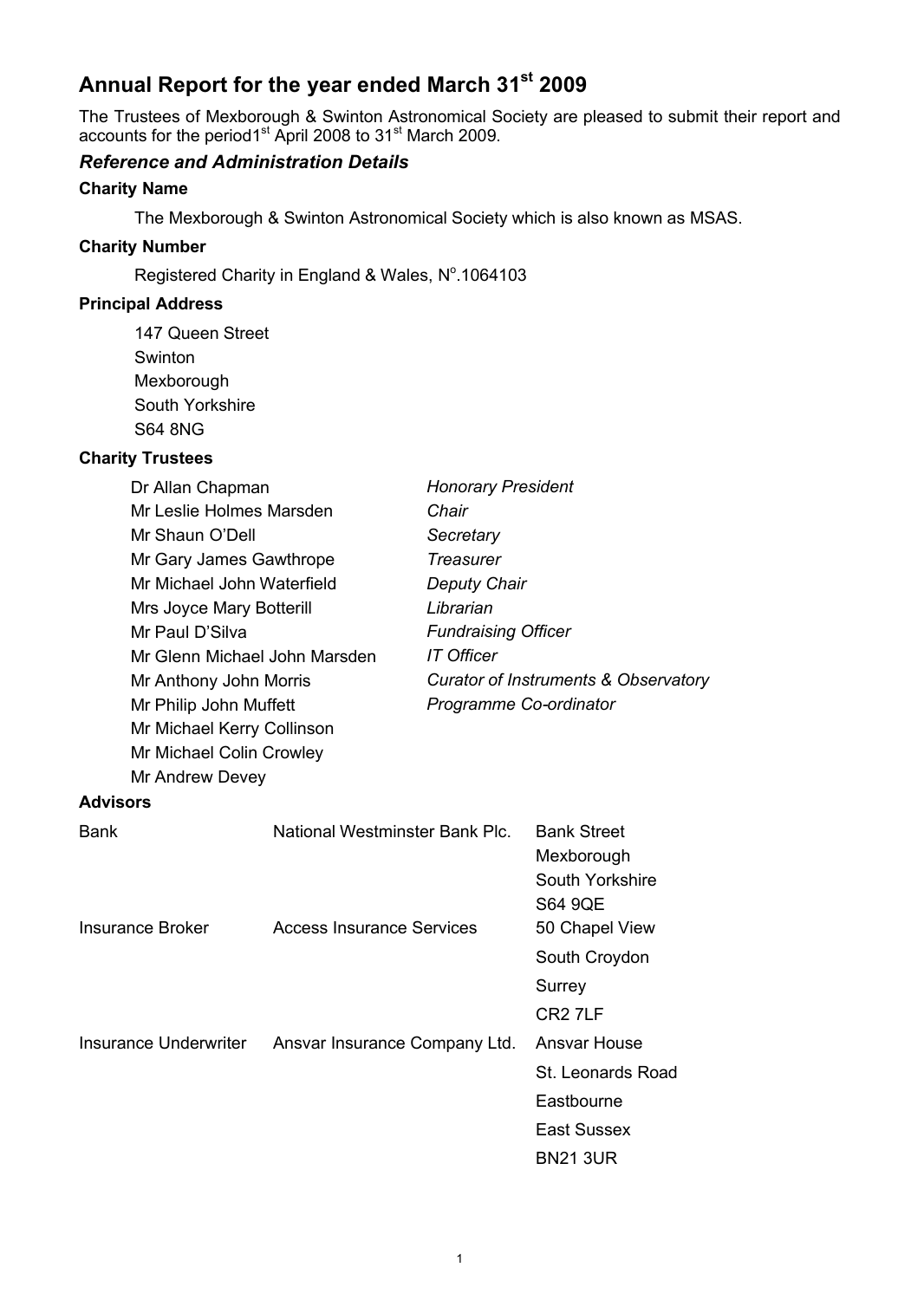#### *Structure, Governance and Management*

#### **Governing Document and Constitution**

The Society is an unincorporated association governed by a constitution adopted August 1996 and last amended February 2004.

The Society is run entirely by its members who pay an annual membership subscription and are not eligible for reimbursement of any out-of-pocket expenses. As of March 31<sup>st</sup> 2009 the Society had a membership of 46.

#### **Trustee Selection**

The Society is managed by an Executive Committee (the Charity Trustees) who are elected annually by and from amongst the membership.

#### **Additional Management Information**

The Executive Committee meet once per month and decisions are made on a simple majority basis unless Constitutional or legal requirements mandate a greater majority.

The Executive Committee members also have powers and spending limits within their specific areas of responsibility which they may exercise without prior consultation; however all actions and spending must be reported to the next meeting of the trustees.

The Society has appointed a Finance sub-committee which meets on an *ad hoc* basis to advise on budget and financial management matters.

Further *ad hoc* meetings are called if required, for example to plan and manage special events or projects, such meetings are typically open to all Society members not just the trustees.

#### **Related Organisations**

The Society is a member of the Federation of Astronomical Societies (FAS), a national body established to promote co-operation between astronomical societies and provide information and advice to its members; for further information see the FAS website [www.fedastro.org.uk/fas.](www.fedastro.org.uk/fas)

Two trustees of Mexborough & Swinton Astronomical Society, Mr O'Dell and Mr Gawthrope, serve on the Council of the FAS; Mr O'Dell as Secretary and Mr Gawthrope as Website Co-ordinator; all FAS Council members are drawn from the Federation's member societies.

The Society made a subscription payment to the FAS of £57.00 in the year and also purchased additional Public Liability cover, to cover events held away from the Observatory and meeting room, as part of a group scheme at a cost of £40.00.

Tony Morris, trustee and Curator of Instruments and Observatory, serves on the Council of the British Astronomical Association [\(www.britastro.org/baa](www.britastro.org/baa)).

The Society's meeting room is a rented room in the Swinton Working Men's Club & Institute (SWMC). It is a requirement of the SWMC that all adult members of the Mexborough & Swinton Astronomical Society will be members of the SWMC. SWMC membership of Society members is managed by the Society and subscription payments totalling £41 were made to SWMC, in addition room rent was paid in the amount of £600.

The J.A. Jones Hoober Observatory is built on land rented from Yorkshire Water Services Ltd. for an annual rent of £50.

#### *Objectives and Activities*

#### **Charitable Objects**

The object of the Society is the advancement of education for the public benefit in astronomy and its associated sciences.

#### **Public Benefit Statement**

The trustees of Mexborough & Swinton Astronomical Society confirm that they have complied with their duty under section 4(6) of the Charities Act 2006 to have due regard to the Charity Commission's guidance on public benefit and that the public benefit requirement has informed the activities of the Society in the year to March 31<sup>st</sup> 2009.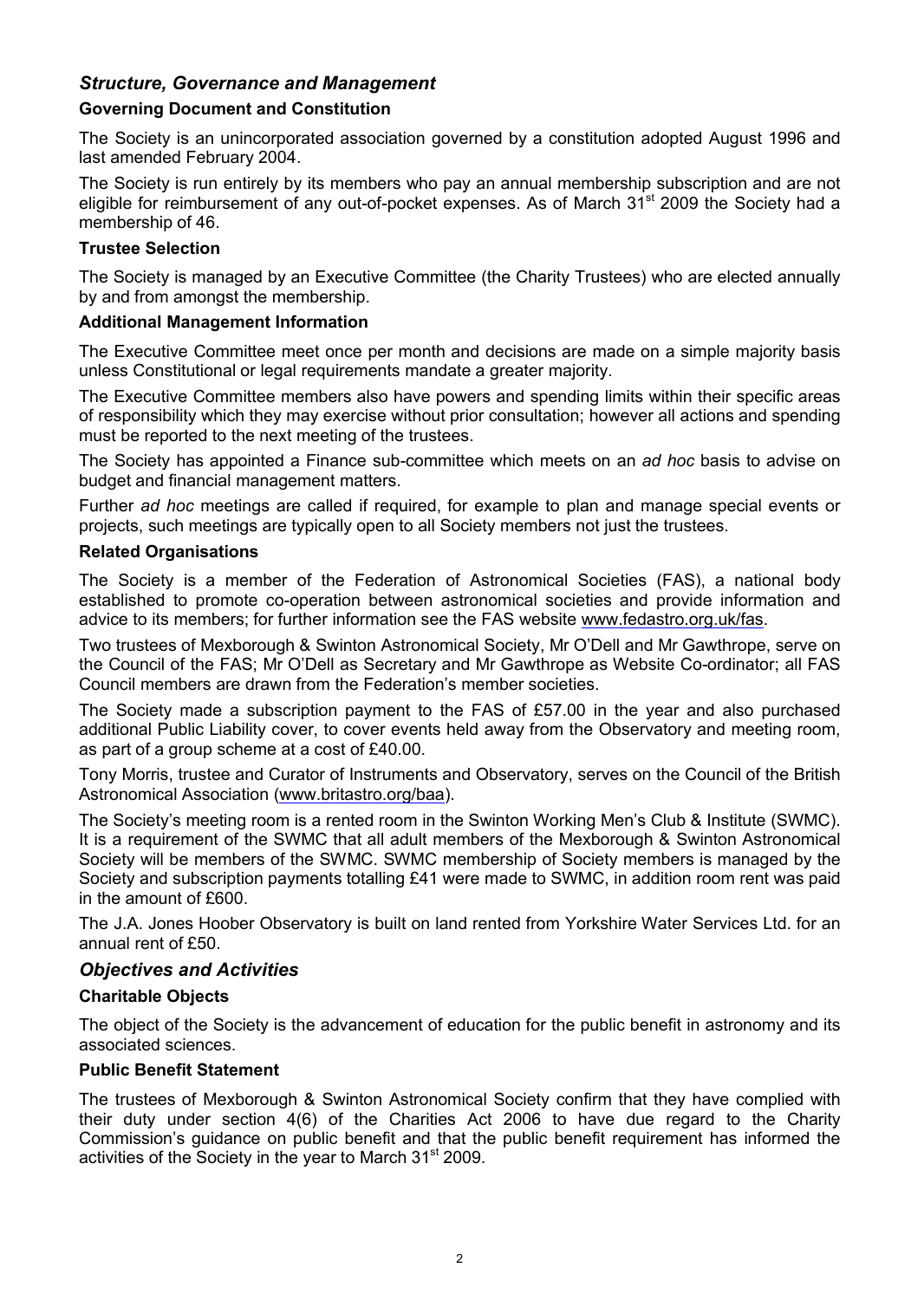#### **Summary of Main Activities**

The core activities of the Society are the provision of a programme of meetings covering a wide range of astronomical topics, the provision of access to an astronomical observatory through our Community Access Programme, offering observing opportunities and information and advice through an Outreach programme, and offering support and advice to members of the public on astronomical matters, for example the purchase of a telescope or responding to enquiries relating to observations.

Our philosophy is to offer access to all regardless of personal circumstances, race, gender, ability, or faith. The Society operates mainly in South Yorkshire however visitors from further afield are always welcome.

The programme of weekly meetings is open to all, although disabled access to our meeting room is sadly limited.

Our Community Access Programme opens the J.A.Jones Hoober Observatory to give supervised access to the general public and to organised groups such as schools, Scouts, and Round Table. With our Outreach activities we take solar telescopes out to fetes and galas or to public spaces such as country parks. Fees are charged for these services but these are kept at a low level, concession rates do not apply as the full fee is small and the administrative overheads of concession rates would be disproportionate.

Membership of the Society is open to all, concessionary subscription rates and flexible payment options are available in order to ensure that those on lower incomes are not excluded.

#### *Achievements and Performance*

#### **New Horizons**

The Society reported in its Annual Report to March 31<sup>st</sup> 2008 that sufficient funds had been raised to purchase the Paramount ME robotic telescope drive system. Delivery was taken and the drive system installed at the J.A.Jones Hoober Observatory in June 2008.

In September 2008 the Society had raised a further £3,710 and was able to purchase a further component of the New Horizons hardware, specifically the Takahashi TOA-130 wide field telescope.





Takahashi TOA-130 mounted on Paramount ME An early observing session with our new equipment

Whilst good and steady progress has been made towards the New Horizons goals the global economic downturn and its affect on exchange rates has increased the cost of the main telescope, the RC Optical Systems 16" which we intend to obtain as part of the New Horizons programme.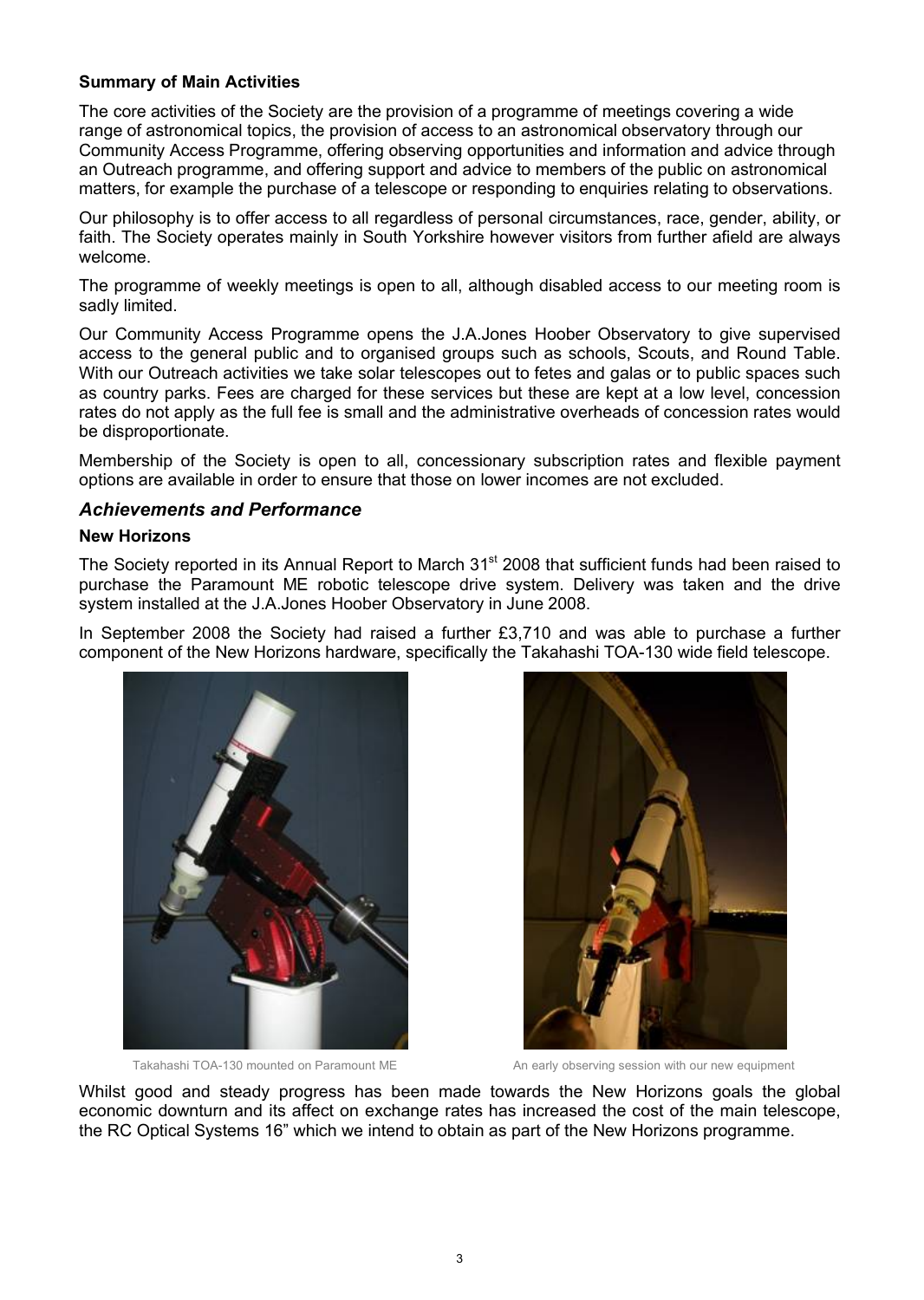#### **30th Anniversary**



Members with Sir Patrick Moore at his home in Selsey filming his video message

May 2008 marked Mexborough & Swinton Astronomical Society's 30<sup>th</sup> anniversary, the Society celebrated this milestone with a special meeting on Saturday,  $14<sup>th</sup>$  June. The meeting featured guest speakers Dr Chris Watson, Prof. John Parkinson, Paul Money, and Dr Allan Chapman and a video message from Sir Patrick Moore FRAS.

Several traders were also in attendance giving visitors the chance to browse and buy a range of astronomical books and equipment.

The meeting was well attended by Society members, the general public, and representative of other astronomical societies who came to join in our celebrations.

#### **Charities Online Accounts Awards**



On April  $30<sup>th</sup>$  2008 four of the Society's trustees attended the Charities Online Accounts Awards ceremony at London's Chartered Accountants Hall.

The awards are organised by the Charities Aid Foundation and sponsored by the Institute of Chartered Accountants England & Wales, further information can be found online at [www.cafonline.org/Default.aspx?page=11266.](www.cafonline.org/Default.aspx?page=11266)

The Society's Annual Report and Statement of Accounts for the year to March 31<sup>st</sup> 2007 took 3<sup>rd</sup> prize in the category of Charities with an income below Ç100,000. The Society collected a prize of £250 and a certificate.



Left to Right: Mick Collinson, Les Marsden, Gary Gawthrope and Shaun O'Dell with the award certificate at the Charities Online Accounts Awards

#### **Public Outreach**

Our public outreach and display facilities have been enhanced by the donation of a Skylark rocket, components, and development journals these were donated by Prof. John Parkinson of Sheffield Hallam University on his retirement. We thank John for his generosity and continued support of our Society and wish him well in his retirement.

Society members make an invaluable contribution to our outreach and community access programmes not only by giving time but loaning their own telescopes to enhance the services we are able to offer the public.



**Membership Development Programme**

Members making a solar filter

Our members are our most important asset; recognising this and the need to provide encouragement and support to newer members we have launched a Membership Development Programme. A number of additional meetings have been added to our programme given over to practical, hands-on astronomy with a "back to basics" theme, broadening our base of knowledge and expertise. Feedback has been overwhelmingly positive and we anticipate these kinds of event becoming a permanent feature of our activities. The topics covered to date have been Autumn Constellations, Winter Constellations, Making and Using a Solar Filter, and Digital Processing of Astronomical Images.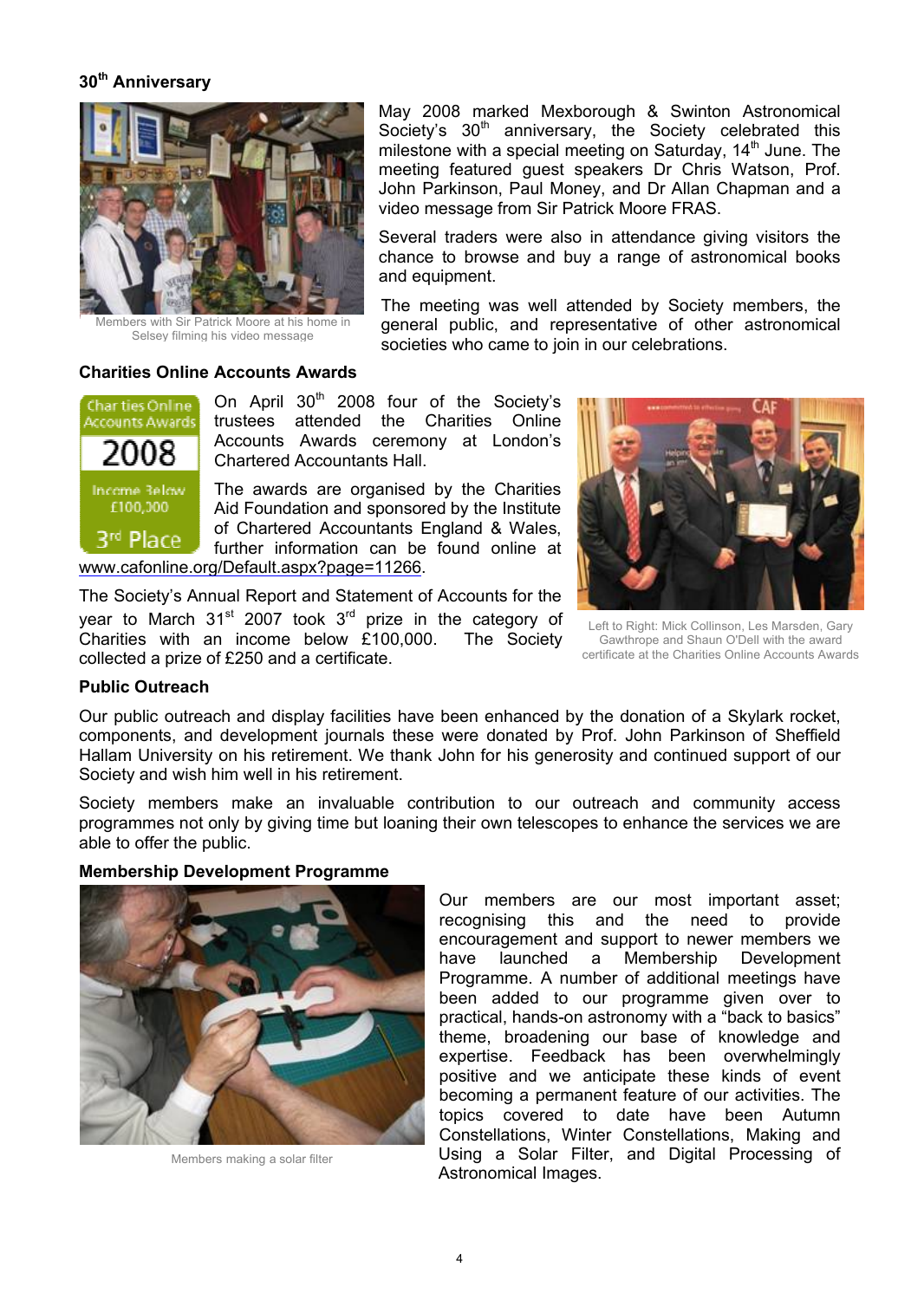#### **Library**

Our library has continued to grow in content and range through generous donations from our members and others. Some 75 items have been donated in the vear to March 31<sup>st</sup> 2009.

#### **International Year of Astronomy 2009**



Official IYA Logo

The International Year of Astronomy 2009 (IYA2009) is a global effort initiated by the International Astronomical Union (IAU) and UNESCO to help the citizens of the world rediscover their place in the Universe through the day- and night-time sky, and thereby engage a personal sense of wonder and discovery.

Whilst this report includes only the first quarter of IYA2009 Mexborough & Swinton Astronomical Society is fully committed to supporting and promoting IYA2009 and to that end is organising a number of special "A Night Under the Stars" events; two such events have already been held.

The first was organised in co-operation with the Forestry Commission and was held at their Wombwell Woods site on Saturday, March 14<sup>th</sup>.

The relationship developed with the Forestry Commission is one we are keen to build and develop. Whilst we provided the astronomical expertise the rangers manage the site and most importantly provided the hot drinks; we would like to thank the Forestry Commission and its staff for their support of this event.

The weather conditions were less than ideal; though the sky was quite clear there was a strong wind which hampered our efforts. The event was well publicised by both the Society and the Forestry Commission and the attendance was good. We provided a number of telescop*e*s which the public were free to use under our supervision; visitors took this opportunity with enthusiasm and were pleasantly surprised at what they observed.

At the end of the evening the head ranger, Lizz Demers, thanked us for "a new experience for us and a successful night."

A second "Night Under the Stars" was held on Saturday, March 28<sup>th</sup> at Thrybergh Country Park with permission and support from Rotherham MBC. We would like to thank RMBC for their support; a further event at Thrybergh Country Park is planned for September.





A Night Under the Stars at Wombwell Woods A Night Under the Stars at Thrybergh Country Park

The event was attended by Stockport Binocular and Telescope Centre [\(www.sbtc.co.uk\)](www.sbtc.co.uk) who also have a showroom in Rotherham. Director Tony Hill said he had enjoyed the opportunity to discuss observing with our members and the public and has very generously donated a brand new 60mm refracting telescope which will be the prize in our Summer Draw 2009. Tickets for the draw were sold for the first time at this event; the actual draw will take place at the Wentworth Fair in September 2009. We are also planning to introduce on-line ticket sales for this draw.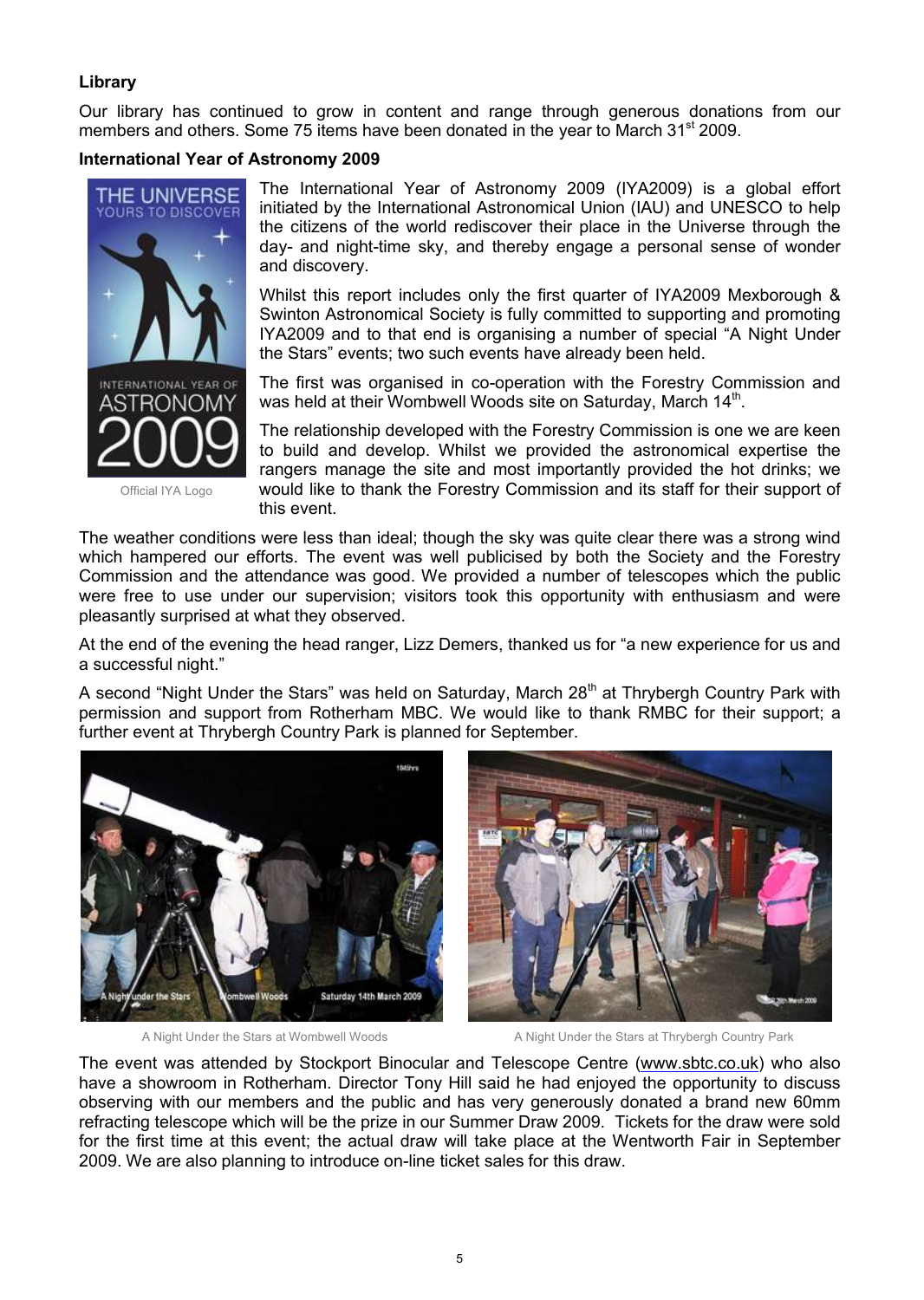Weather as ever played its part! The sky did not look promising initially and there was a strong wind, at about 20:00 the clouds broke a little and observing began. A lot of unaided eye observing was done to show the public the constellations that they see every night but don't recognise. They really enjoyed this and went away feeling proud of their new knowledge.

Again, a number of telescop*e*s were provided which the public were encouraged to use – though little encouragement was needed! Our visitors were pleasantly surprised at what they observed, as the clouds moved away we could clearly see the new moon which was about two days old; this also contributed to the Spring Moonwatch Week (28<sup>th</sup> March –  $5<sup>th</sup>$  April) organised by the Society for Popular Astronomy [\(www.popastro.com/moonwatch/moonweeks\)](www.popastro.com/moonwatch/moonweeks) as part of IYA2009.

PowerPoint presentations ran throughout, later in the evening as cloud again interrupted observing a narrated presentation was provided, this gave the public time to warm up before they left for home. A total of 48 visitors attended and feedback was very positive.

# **IOP** Institute of Physics

IoP Logo

We are pleased to report that the Institute of Physics (IoP) has awarded the Society a £900 grant to support our IYA efforts; this will be used to pay for the purchase of promotional materials and printing supporting literature, which visitors can take away.

The Society has also provided an astronomical display which is touring a number of local libraries. In the period 1<sup>st</sup> January to 31<sup>st</sup> March the display had visited Swinton, Thurcroft, Kiveton, Rawmarsh, Wath and Rotherham Central libraries. Further libraries will be visited in the remainder of 2009.



Members setting up our display at Swinton Community Library The finished display



We are very grateful to the staff of these libraries for their warm welcome and enthusiastic support.

#### **Community Access Programme**

Our Community Access Programme of events at the J.A. Jones Hoober Observatory between September and March attracted 402 visitors and a total income of £1008; whilst this is very good it should be noted that bookings for the same period were  $540 -$  with full attendance nearly £300 more would have been received.

The Community Access Programme is a vital component in providing public benefit and is especially important in IYA2009, 327 of our visitors are from just 11 events between February and March. Forty of these were from a local cub group and forty from a St Thomas' C of E Junior & Infant's school. We have also had a customer celebrate her partner's birthday by booking the observatory for the evening to give him some quality observing time on our telescope together with our presentation.

An article, in conjunction with a Society Press Release, in the local "Advertiser" newspaper generated a considerable interest – in the words of our Chairman, "my phone never stopped ringing. We were over subscribed by about 50% of our capacity". The response to that one article brought in Ç448, a reminder that timely publicity is essential if we are to achieve the full potential of the events and services we provide.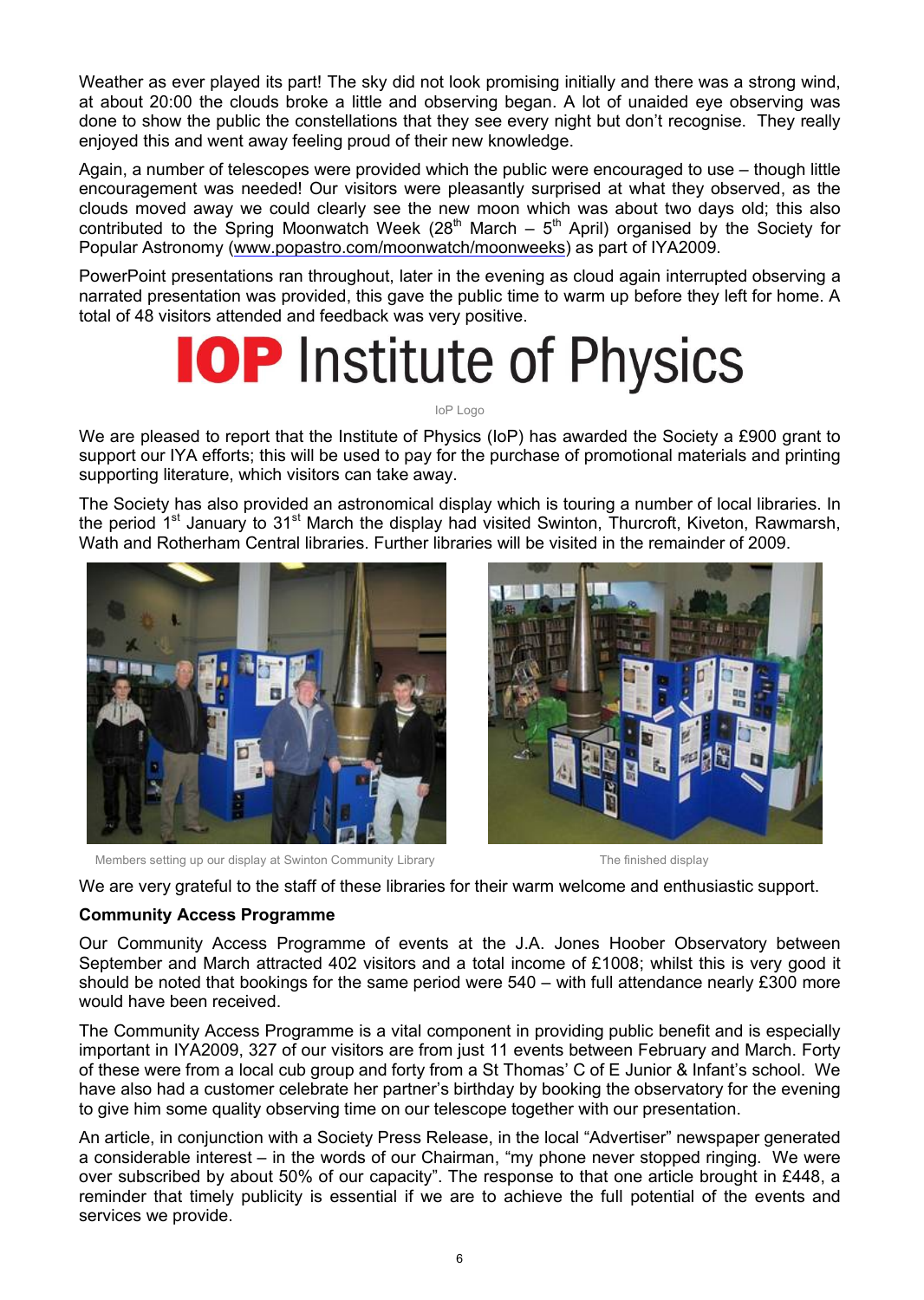#### **Meeting Programme**

The Society's Weekly meeting programme is a further major contributor to delivering public benefit and maintaining an enthusiastic and committed membership. The latest available data, for the *calendar* year 2008 shows average weekly attendance of 25 or a total for the year of 1,296 – both public visitors and members.

The programme consists of guest speakers with both amateur and professional backgrounds in astronomy and its associated sciences and our own member speakers who give presentations on their own topics of interest. The programme also incorporates video nights, quizzes and the increasingly popular annual Imaging Contest. Meetings also offer opportunities for members to socialise and exchange knowledge and ideas informally.

The meeting programme consists of invited guest speakers who often charge only expenses or very modest fees; in the year ended March 31<sup>st</sup> 2009 speaker expenses totalled £345. The Society would like to record its gratitude to our guests in the previous year: Su Cartwright, Professor David Allan, Dr Simon Goodwin, Dr Alan Chapman, Paul Money, Lee Thompson, Thijs Kouwenhoven, Dr Ed Daw, and Rod Hine.

The Society also extends its thanks to our own member speakers including: Mark Benton, Vince Boulter, Andy Devey, Paul D'Silva, Gary Gawthrope, Rob Green, Mike Hall, Barry Jackson, Glenn Marsden, Les Marsden, Tony Morris, Phil Muffett, Mick Nicholls, and Phil Turner.

#### **Website Development**



Our new website

The Society's new website ([www.msas.org.uk\)](www.msas.org.uk) went live on December 1<sup>st</sup> 2008. The site was built using the Joomla! Content Management System (CMS) (<www.joomla.org>); this has enabled the workload of maintaining and enhancing the website to be shared between several members and reduced the technical skill required of those editing online content. The new CMS allows for photographic and video content to be more readily incorporated in to the pages which allows us to provide a richer window on our work and services.

A booking system for our Community Access Programme events which integrates with Joomla!

CMS is being developed; this will include on-line payment options using the PayPal payments system. It is hoped encouraging pre-payment will reduced lost revenue from visitors who cancel at short notice or simply fail to attend. It is expected that this system will be in place for the winter Community Access Programme events in September.

#### **Accommodation**

Our meeting room at Swinton Working Men's Club is rented at an annual cost of Ç600. In January 2009 the SWMC Committee informed us that they were seeking to double this to  $£1,200$  per annum; this would have a serious impact on our running costs. Our signed rent agreement with SWMC limits rent increases to the rate of inflation however SWMC seem determined to ignore the agreement they freely entered in to. The trustees are urgently reviewing the Society's accommodation with a view to keeping operating costs at acceptable levels.

The J.A. Jones Hoober Observatory is built on land rented form Yorkshire Water Services Ltd. at a cost of £50 per annum; on March  $27<sup>th</sup>$  2009 Yorkshire Water Services Ltd. initiated a rent review which increased this to £75 per annum, this was agreed by the Executive Committee on March  $30<sup>th</sup>$ 2009.

#### **Strategic Aims and Future Plans**

The primary aim of the Society in the short to medium term is to secure the necessary funding to implement the New Horizons project. In addition to the on-going fundraising initiatives further grant making programmes will be investigated and pursued.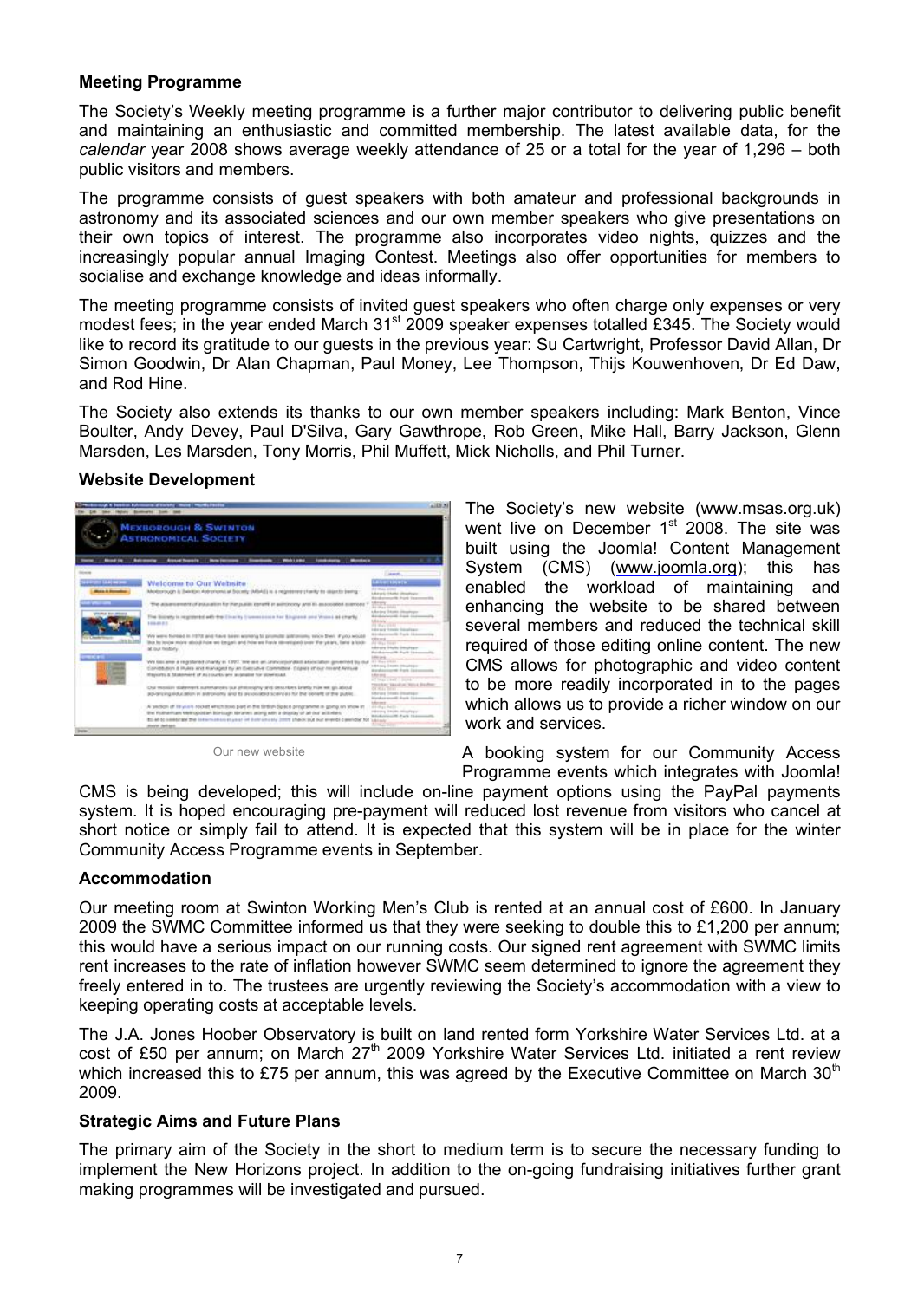#### *Financial Review*

#### **Financial Management and Reserves Policies**

The Society has a Financial Management Policy which meets the requirements of the Charities Act 2006, the Charity Commission guidelines "Internal Financial Controls for Charities" and "Accounting and Reporting by Charities: Statement of Recommended Practice (Revised 2005)".

The Society is currently operating with two funds. The General Fund is unrestricted and is used for the day-to-day operation of the Society. The New Horizons fund is a restricted fund opened in 2006 to support the New Horizons project. When making public appeals for the New Horizons project the trustees have made provision that any surplus may be transferred to the General Fund to further the objects at the discretion of the trustees.

The Society operates with an unrestricted reserve at a level set by the trustees; currently this is £4,500. The reserve is held to allow the Society to offset fluctuations in income receipts and to provide for contingencies. The reserve level was reviewed in the year to 31<sup>st</sup> March 2009 to reflect increased rents and utility bills. Reserves are held without any exposure to the stock market. At March  $31<sup>st</sup>$  2009 the General Fund had a balance £5,717.

#### **Financial Performance**

Financial performance in the year to March  $31<sup>st</sup>$  2009 has been broadly consistent the trustee's forecasts and expectations.

#### **Support in Kind**

We are also very fortunate to have amongst our members a wide range of skills and experience which can be called upon including electrical and fire safety testers, engineering and building skills, ICT, public relations, management, planning and logistics. Having these skills "in house" is a great benefit to Society.

In addition to time members routinely make material donations and many costs such as internet hosting and stationary, printing, or postage costs are not reclaimed from the Society, reducing operating expenditure.

The Society receives a great deal of support in kind, whilst it is difficult to obtain exact figures the table below provides an estimate the time and effort given freely by members. This time is given freely and is therefore not included as value in the accounts; however at an hourly rate of Ç6.93 (National Minimum Wage of Ç5.73 per hour with on costs of 21%) the total time, some 5,715 hours, invested voluntarily would have a value in excess of £39,600 per year; the true value to the Society is much greater than this.

|                                | Hours | People | Quantity | Effort |
|--------------------------------|-------|--------|----------|--------|
| <b>Prepare/Deliver Talks</b>   | 15    |        | 40       | 600    |
| Messenger - Compile and Edit   | 20    |        |          | 80     |
| Committee Meetings (inc prep)  | 5     | 12     | 12       | 720    |
| <b>Prepare Minutes</b>         |       |        | 12       | 12     |
| <b>Trustee - Other Duties</b>  | 12    | 12     | 12       | 1728   |
| Website Redevelopment          | 96    | 2      |          | 192    |
| <b>Annual Report</b>           | 8     | 12     |          | 96     |
| <b>Funding Applications</b>    | 5     | 2      | 6        | 60     |
| Shows & Galas                  | 10    | 8      | 4        | 320    |
| IYA2009 Outreach               | 3     |        |          | 147    |
| <b>Community Access Events</b> | 4     | 4      | 12       | 192    |
| <b>Community Access Admin</b>  | 2     |        | 12       | 24     |
| Solar Obs. Events              | 8     | 4      | 12       | 384    |
| <b>Observatory Maintenance</b> | 4     | 2      | 20       | 160    |
| <b>Observatory Development</b> | 250   | 4      |          | 1000   |
| Total                          |       |        |          | 5715   |

Estimate of effort given to the Society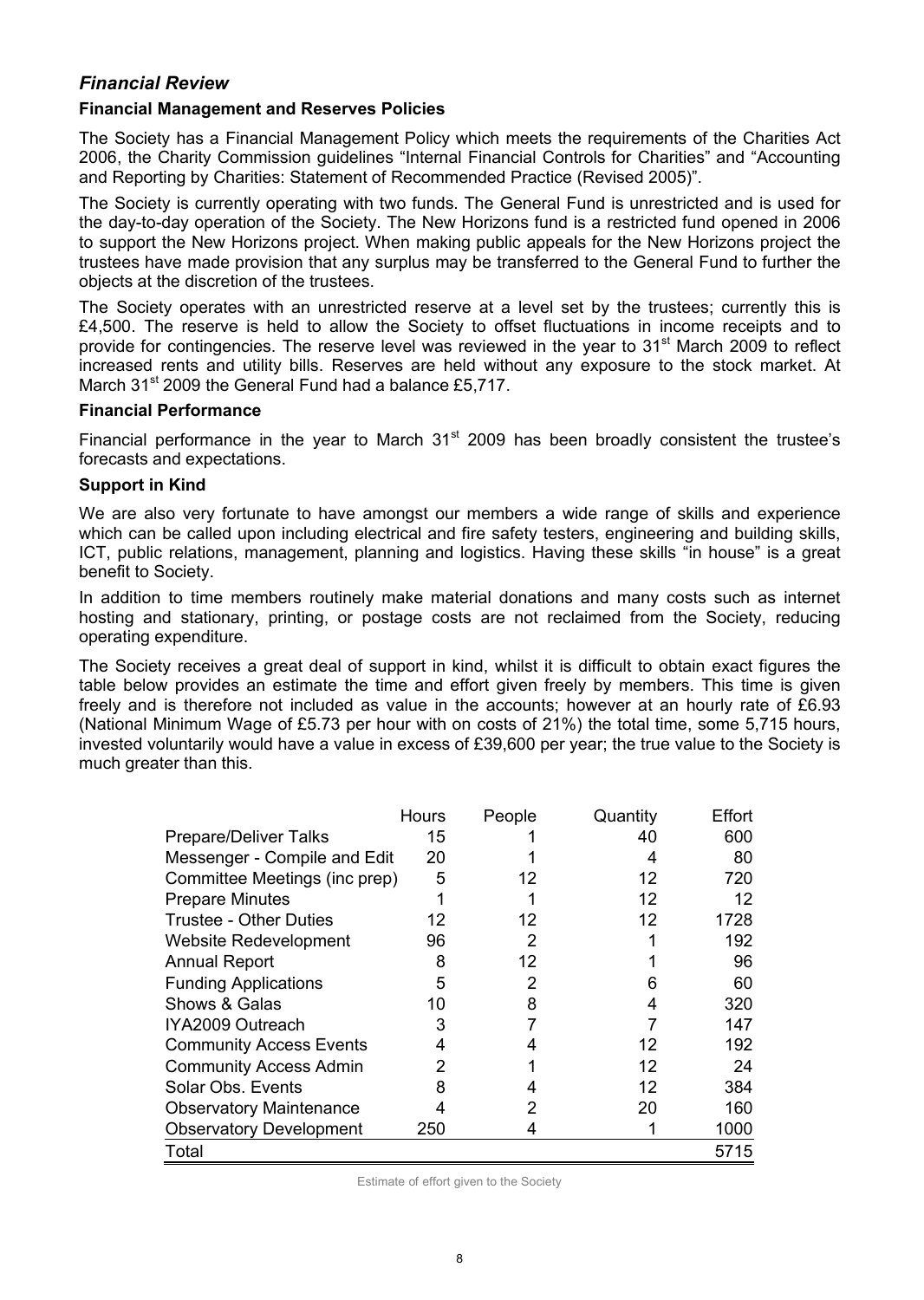#### **Funds Materially in Deficit**

As at March 31<sup>st</sup> 2009 the Society had no funds in material deficit.

#### **Major Risks**

The Trustees have not identified any major risks to which the Society is exposed.

#### **Expenditure**

Guest speaker expenses of £345 are consistent with historical expenditure in this area, the comparison with the same expenditure for the year to March  $31<sup>st</sup>$  2008 is misleading as the sum for that year, Ç182, was unusually low (a more appropriate comparison can be made with the year to March 31<sup>st</sup> 2007 when speaker expenses totalled £332). It should be noted that the year to March  $31<sup>st</sup>$  2009 also includes speaker expenses for our  $30<sup>th</sup>$  Anniversary.

Observatory expenditure has increased; this is due to additional expenditure from the General Fund given to supporting New Horizons.

The graph below compares General (unrestricted) fund expenditure for the year ended March  $31<sup>st</sup>$ 2009 with that for the year ended March 31<sup>st</sup> 2008.



#### **Income**

Community Access Programme income for the year to March 31<sup>st</sup> 2009 has remained remarkably consistent, public response has been very good in the previous year and it is essential that this momentum be maintained in coming years as Community Access Programme income is a major contributor to the Society's development expenditure.

Admin & General receipts for the year to March  $31<sup>st</sup>$  2009 have significantly increased due to the inclusion of the Institute of Physics grant of £900.

Subscriptions and Fees show a *prima facie* decrease as the receipts for the year to March 31st 2008 included a payment of Ç1,488 from HM Revenue & Customs for Gift Aid (including interest) for the period  $6<sup>th</sup>$  April 2002 to  $5<sup>th</sup>$  April 2006; excluding this Subscription and Fee income has actually increased slightly.

The graph below compares General (unrestricted) fund income for the year ended March 31<sup>st</sup> 2009 with that for the year ended March  $31<sup>st</sup>$  2008.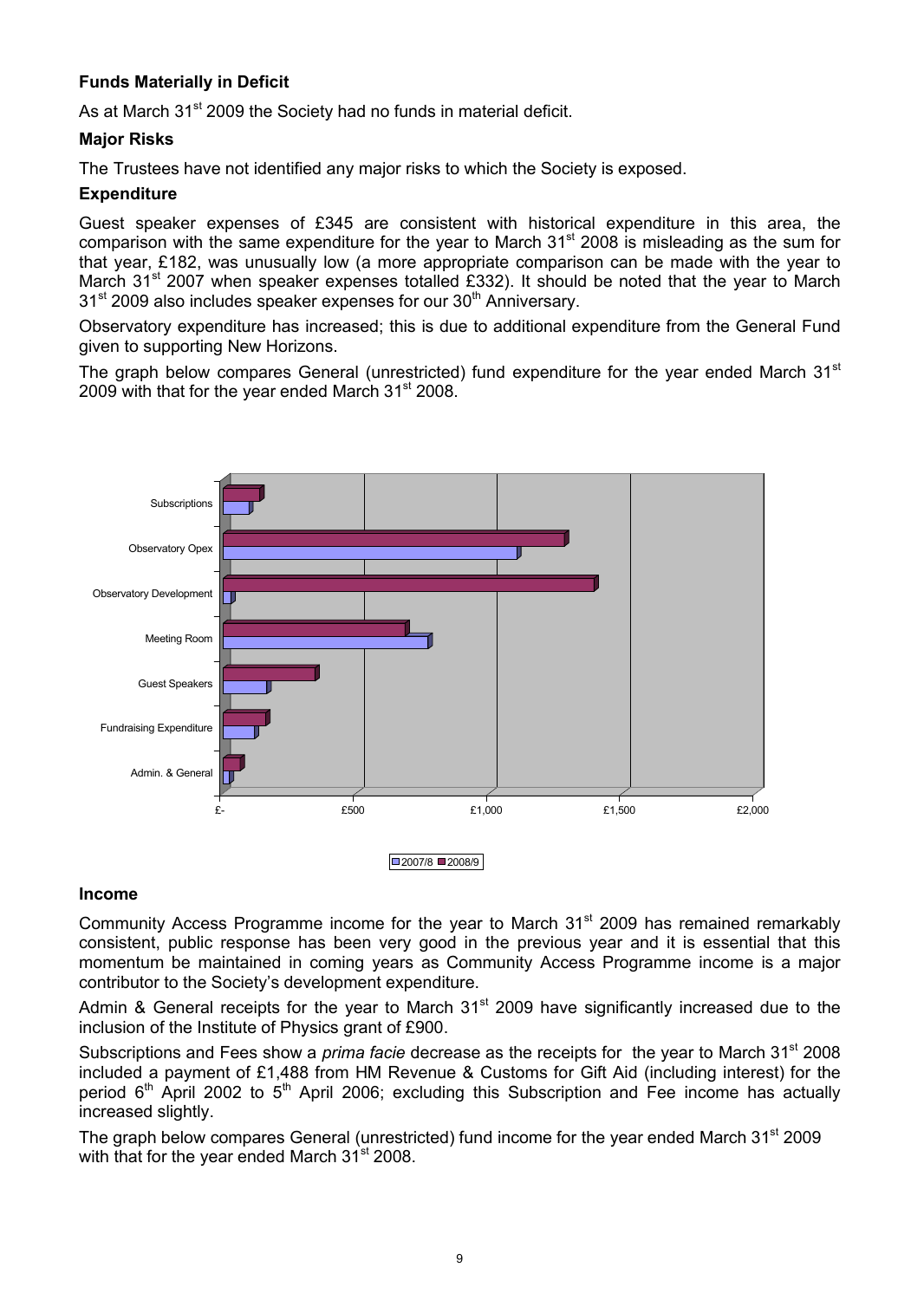

Membership subscription income met approximately 66% of core operating costs for the year reducing the dependency on other income sources for supporting day-to-day operations; our aim is to increase this and allow other income to be used to develop the Society.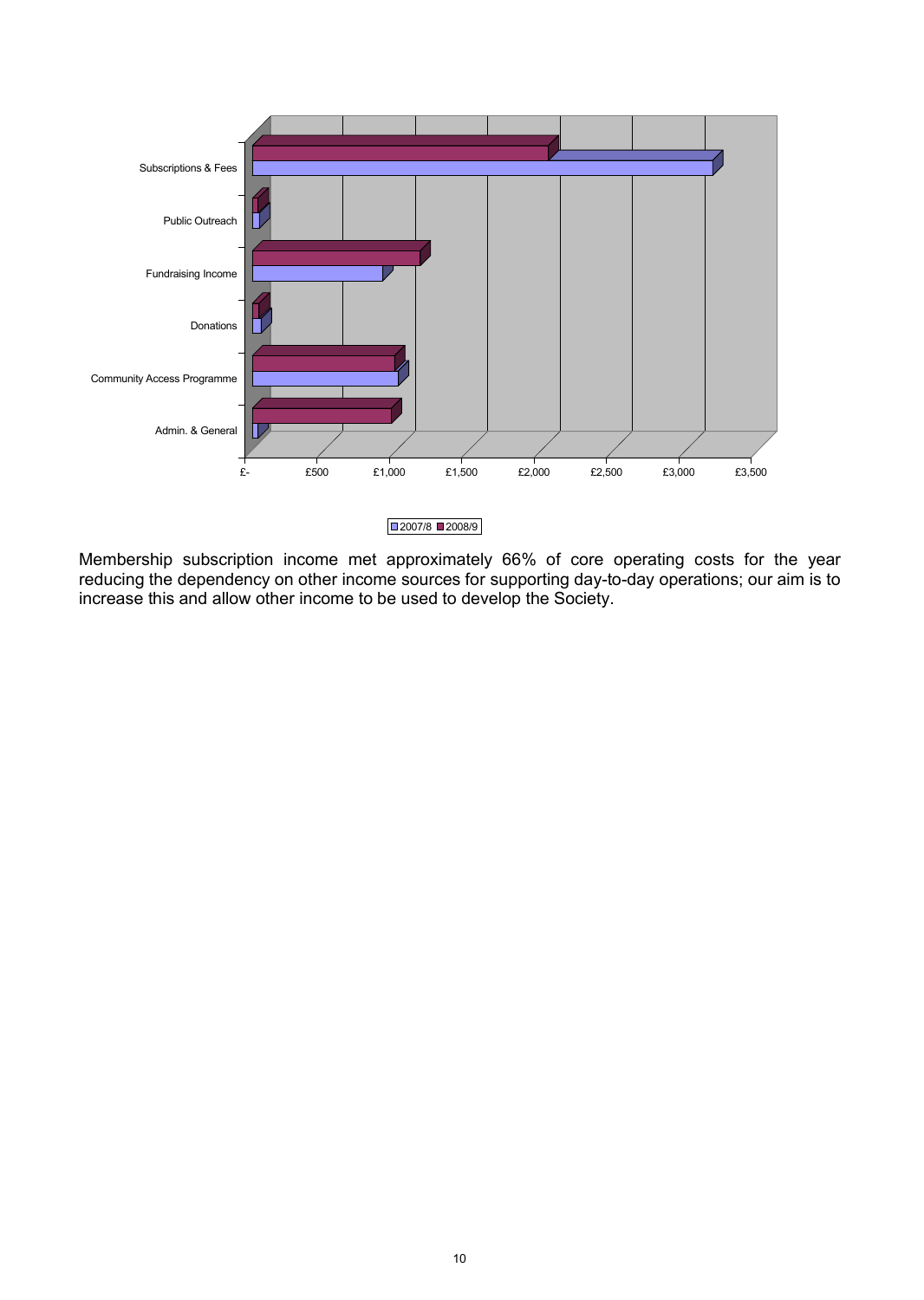# **Accounts for the Year ended March 31st 2009**

## *Receipts & Payments Account*

|                                   | <b>Unrestricted</b><br><b>Funds</b> | <b>Restricted</b><br><b>Funds</b> | <b>Total Funds</b> | <b>Last Year</b> |
|-----------------------------------|-------------------------------------|-----------------------------------|--------------------|------------------|
|                                   | to nearest £                        | to nearest £                      | to nearest £       | to nearest £     |
| <b>Receipts</b>                   |                                     |                                   |                    |                  |
| Admin. & General                  | 960                                 | 66                                | 1,026              | 243              |
| <b>Community Access Programme</b> | 983                                 | 25                                | 1,008              | 1,008            |
| Donations                         | 48                                  | 461                               | 509                | 2,157            |
| <b>Fundraising Income</b>         | 1,160                               | 780                               | 1,940              | 1,823            |
| <b>Public Outreach</b>            | 40                                  | 34                                | 74                 | 55               |
| <b>Subscriptions &amp; Fees</b>   | 2,046                               | $\theta$                          | 2,046              | 3,360            |
|                                   |                                     |                                   |                    |                  |
| <b>Total Receipts</b>             | 5,237                               | 1,366                             | 6,603              | 8,646            |
|                                   |                                     |                                   |                    |                  |
| <b>Payments</b>                   |                                     |                                   |                    |                  |
| Admin. & General                  | 65                                  | $\Omega$                          | 65                 | 25               |
| <b>Fundraising Expenditure</b>    | 161                                 | $\Omega$                          | 161                | 118              |
| <b>Guest Speakers</b>             | 345                                 | 0                                 | 345                | 182              |
| <b>Meeting Room</b>               | 684                                 | $\Omega$                          | 684                | 769              |
| <b>Observatory Development</b>    | 1,393                               | 2,873                             | 4,266              | 6,880            |
| <b>Observatory Opex</b>           | 1,281                               | $\overline{0}$                    | 1,281              | 1,103            |
| Subscriptions                     | 138                                 | $\mathbf 0$                       | 138                | 139              |
| <b>Total Payments</b>             | 4,067                               | 2,873                             | 6,940              | 9,216            |
|                                   |                                     |                                   |                    |                  |
| Net of receipts/(payments)        | 1,170                               | (1, 507)                          | (337)              | (569)            |
| Transfers between funds           | (700)                               | 700                               |                    |                  |
| Cash funds last year end          | 4,286                               | 1,336                             | 5,623              | 6,192            |
| Cash funds this year end          | 4,756                               | 529                               | 5,285              | 5,623            |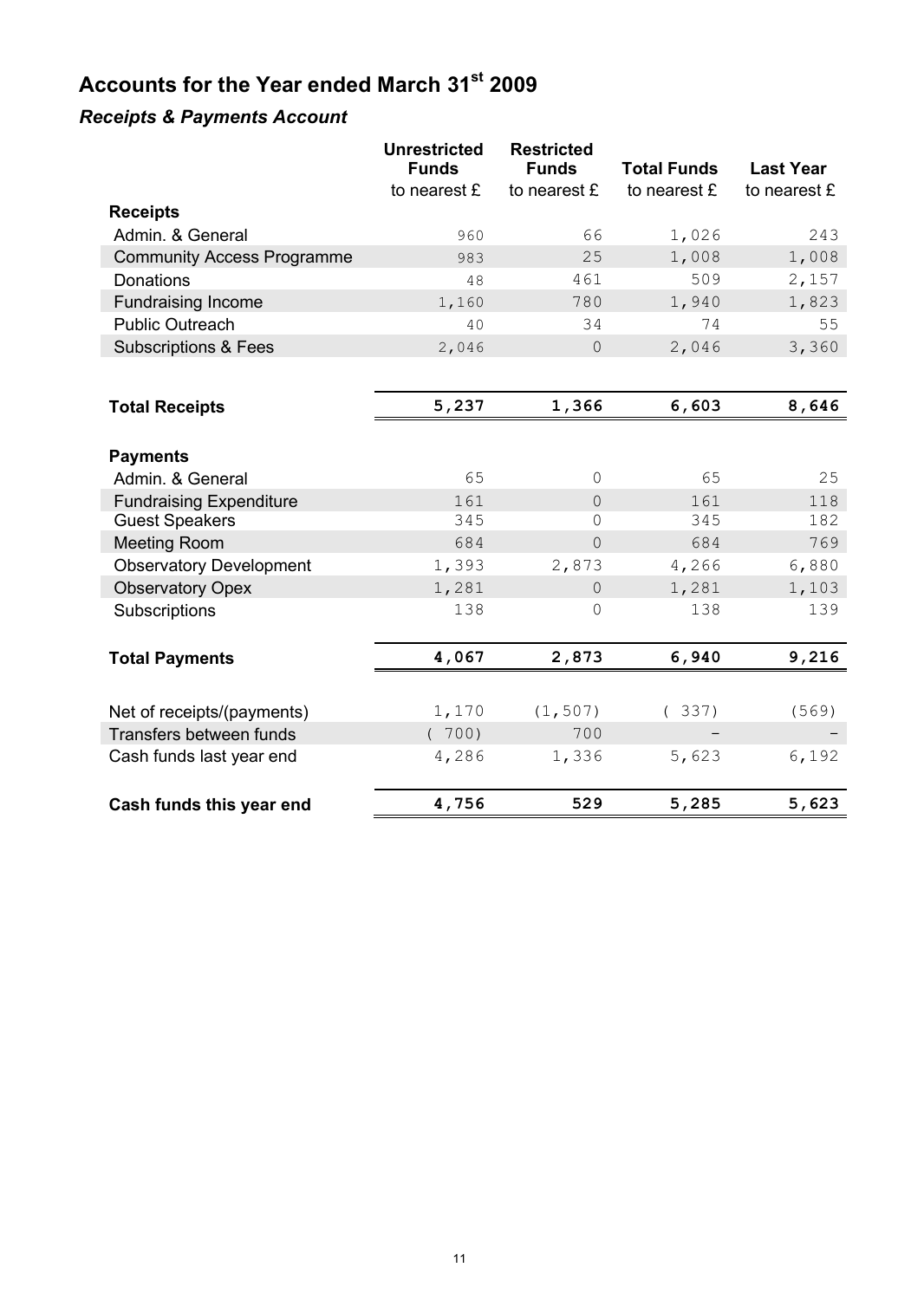### *Statement of Assets and Liabilities*

#### **Cash Assets**

|                                  | <b>Unrestricted</b><br><b>Funds</b> | <b>Restricted</b><br><b>Funds</b> | <b>Total Funds</b> |
|----------------------------------|-------------------------------------|-----------------------------------|--------------------|
|                                  | to nearest £                        | to nearest £                      | to nearest £       |
| <b>NatWest Current</b>           | 2,571                               | 250                               | 2,821              |
| Add: Cheques not cleared at bank | 220                                 |                                   | 220                |
| <b>NatWest Savings</b>           | 1,430                               | 66                                | 1,496              |
| <b>NatWest Transfer Account</b>  | 0                                   | 0                                 |                    |
| Petty Cash                       | 755                                 | 74                                | 829                |
| PayPal                           | 0                                   | 139                               | 139                |
| <b>Total Cash Funds</b>          | 4,976                               | 529                               | 5,505              |

#### **Other Assets held for functional use**

All assets shown belong to the Unrestricted (General) Fund

|                                                                                                                              | Value<br>to nearest £ |
|------------------------------------------------------------------------------------------------------------------------------|-----------------------|
| Observatory - built c. 1990                                                                                                  |                       |
| Building and contents including astronomical telescope and associated<br>sundries insured value. Includes members' key sets. | 55,300                |
| Paramount ME Robotic Telescope System                                                                                        | 6,850                 |
| Takahashi TOA 130 wide-field telescope                                                                                       | 3,710                 |
| 2x Dell PC                                                                                                                   | 1,000                 |
| Data Projector - Observatory Use                                                                                             | 799                   |
| Data Projector - Outreach Use                                                                                                | 400                   |
| <b>Solar Max Telescope (purchased June 2003)</b>                                                                             |                       |
| Coronado 60mm Solar Max Telescope with H-alpha filter                                                                        | 3,154                 |
| Eyepiece set for Solar Max                                                                                                   | 246                   |
| Orion optics field tripod                                                                                                    | 289                   |
| <b>GPDX Mount</b>                                                                                                            | 695                   |
| Sky Sensor 2000                                                                                                              | 859                   |
| Dovetail plate and counterweight                                                                                             | 54                    |
| <b>Meeting Room (Rented) Contents</b>                                                                                        |                       |
| Dell Inspiron Laptop (450MHz, purchased 2000)                                                                                | 1,600                 |
| Phillips Data Projector (purchased 2000)                                                                                     | 3,500                 |
| Overhead projector (purchased 1996)                                                                                          | 300                   |
| Kodak Slide Projector (purchased1996)                                                                                        | 1,300                 |
| Panasonic AG7350 SVHS video recorder (s/h price)                                                                             | 1,000                 |
| <b>DVD Player</b>                                                                                                            | 60                    |
| Amplifier                                                                                                                    | 20                    |
| Library                                                                                                                      | 2,500                 |
| (books, videos, CD-ROMs; all in good condition, items of varying age)                                                        |                       |
| Furnishings (purchased 1999)                                                                                                 | 500                   |
|                                                                                                                              | 84,136                |